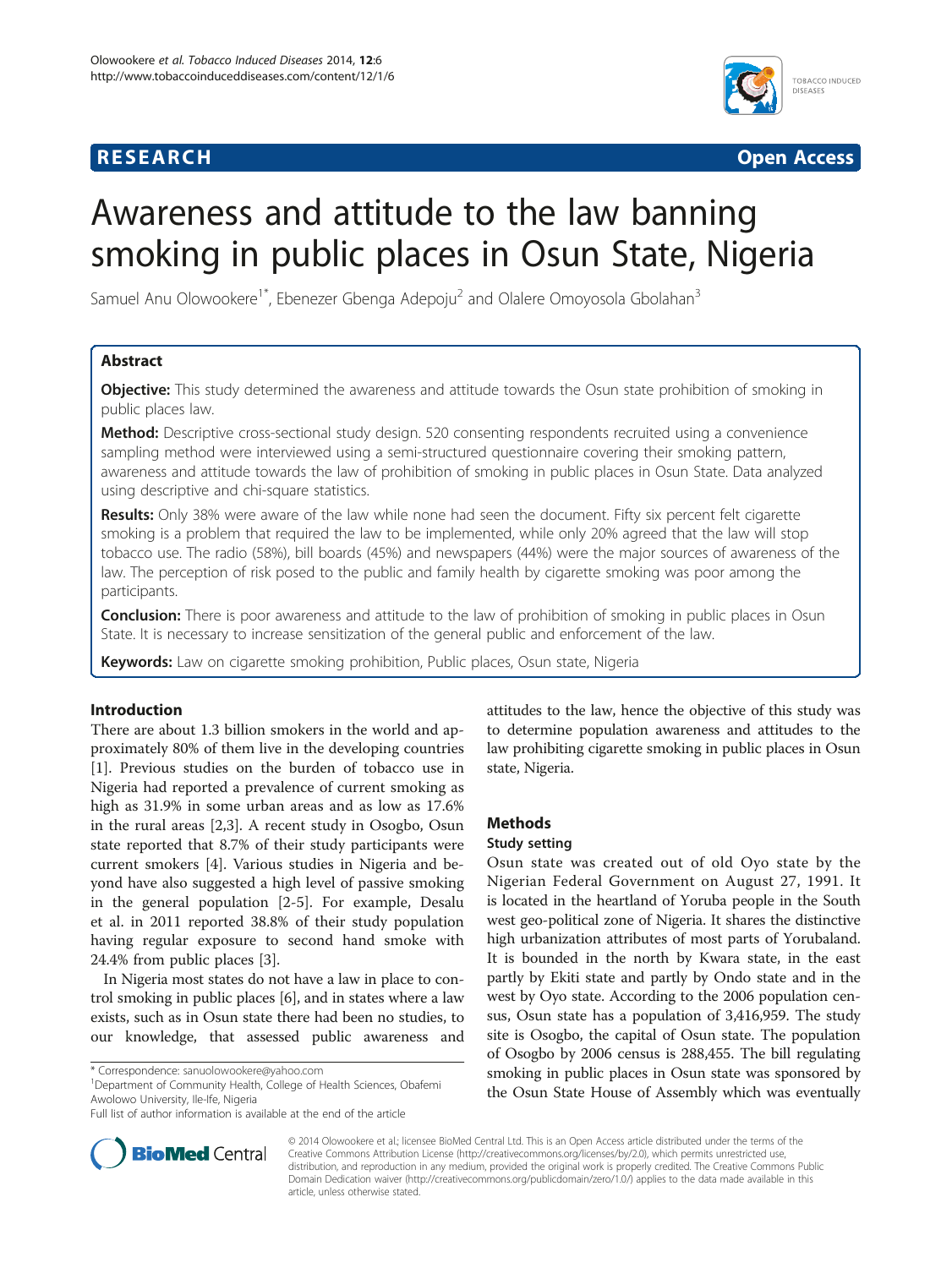signed into law by the Executive Governor on 14<sup>th</sup> December, 2009.

## Sample

This is a descriptive cross-sectional study. The required sample size of 384 was calculated using an appropriate statistical formula for estimating the minimum sample size in descriptive health studies  $[n = Z2pq/d2]$  and estimated prevalence of cigarette smoking taken as 50% since it is not exactly known. The minimum sample size was increased by 10% to take care of incomplete/non response and refusals. A total of 520 consenting respondents were interviewed out of 640 Osogbo residents (response rate 81.3%) approached to participate in this study. Convenience sampling method was used to enroll these participants during the month of March, 2011. Permission to conduct the study was granted by the Osun State Hospital Ethics and Research Committee. Informed consent was taken from the respondents while they were reassured of the confidentiality of the information obtained.

The respondents included 239 males (46%) and 281 females (54%). Their mean age (SD) was 42.2 (12.4) years ranging from 15 to 68 years. Most of the study participants were civil servants (21.4%) and Transporters (24.8%). They were interviewed with a pretested semi-structured questionnaire that included questions on their sociodemographic information, smoking patterns, awareness and attitude to the law prohibiting cigarette smoking in public places in Osun State, source of awareness of this law and their opinion about cigarette smoking. The respondents' cigarette smoking status was categorized into 'ever smokers' and 'never smokers'. 'Ever smokers include former and current smokers. 'Current smokers' were respondents who smoked at least a cigarette in the one month prior to the study. 'Former smokers' were reported as those who had smoked for six months but had not smoked for at least one month prior to the study. Those who 'Never smoked' had never smoked a cigarette [[4\]](#page-3-0).

### Statistical analysis

Data was entered into and analysed with SPSS version 16. Frequencies and proportions were used to summarise categorical variables, while quantitative data were presented as means and standard deviations. Chi-square statistics were used to determine the strength of association of different factors with their cigarette smoking status. p values < 0.05 was considered statistically significant.

# Results

A total of 520 respondents were interviewed: 239 males (47%), 281 females (53%), and age range 15 – 68 years (mean  $42.2 \pm 12.4$  years). Majority of the respondents were

civil servants (21.4%), Traders (26.5%) and Transporters (24.8%). Most had secondary school education and above (70%) and married (67.4%). Nineteen percent had ever smoked a cigarette with 8.1% current smokers (Table 1).

Table [2](#page-2-0) reported the respondents' awareness and attitude to the Osun state prohibition of smoking in public places. Only 38% were aware of the law prohibiting tobacco smoking in public places in Osun State while none of the respondents had seen the document. Over

Table 1 Sociodemographic characteristics of the respondents

| <b>Characteristics</b>  | Frequency (n = 520) N $(\%)$ |  |
|-------------------------|------------------------------|--|
| Age group               |                              |  |
| 19-29                   | 34 (6.6)                     |  |
| 30-39                   | 134 (25.8)                   |  |
| 40-49                   | 152 (29.2)                   |  |
| 50 and above            | 200 (38.4)                   |  |
| Sex                     |                              |  |
| Male                    | 239 (46)                     |  |
| Female                  | 281 (54)                     |  |
| Marital status          |                              |  |
| Single                  | 150 (28.8)                   |  |
| Married                 | 350 (67.4)                   |  |
| Divorced                | 20 (3.8)                     |  |
| Highest education level |                              |  |
| None                    | 64 (12.4)                    |  |
| Primary                 | 92 (17.6)                    |  |
| Secondary               | 188 (36.2)                   |  |
| Tertiary                | 176 (33.8)                   |  |
| Occupation              |                              |  |
| Civil servant           | 111(21.4)                    |  |
| Traders                 | 138 (26.5)                   |  |
| Artisan                 | 87 (16.7)                    |  |
| Transporters            | 129 (24.8)                   |  |
| Unemployed              | 55 (10.6)                    |  |
| Ethnicity               |                              |  |
| Yoruba                  | 466 (89.6)                   |  |
| Igbo                    | 23 (4.4)                     |  |
| Others                  | 31(6.0)                      |  |
| Religion                |                              |  |
| Christianity            | 294 (56.5)                   |  |
| Islam                   | 210 (40.4)                   |  |
| Traditional religion    | 16(3.1)                      |  |
| Smoking pattern         |                              |  |
| Current smokers         | 42 (8.1)                     |  |
| Former smokers          | 57 (10.9)                    |  |
| Never smokers           | 421 (81.0)                   |  |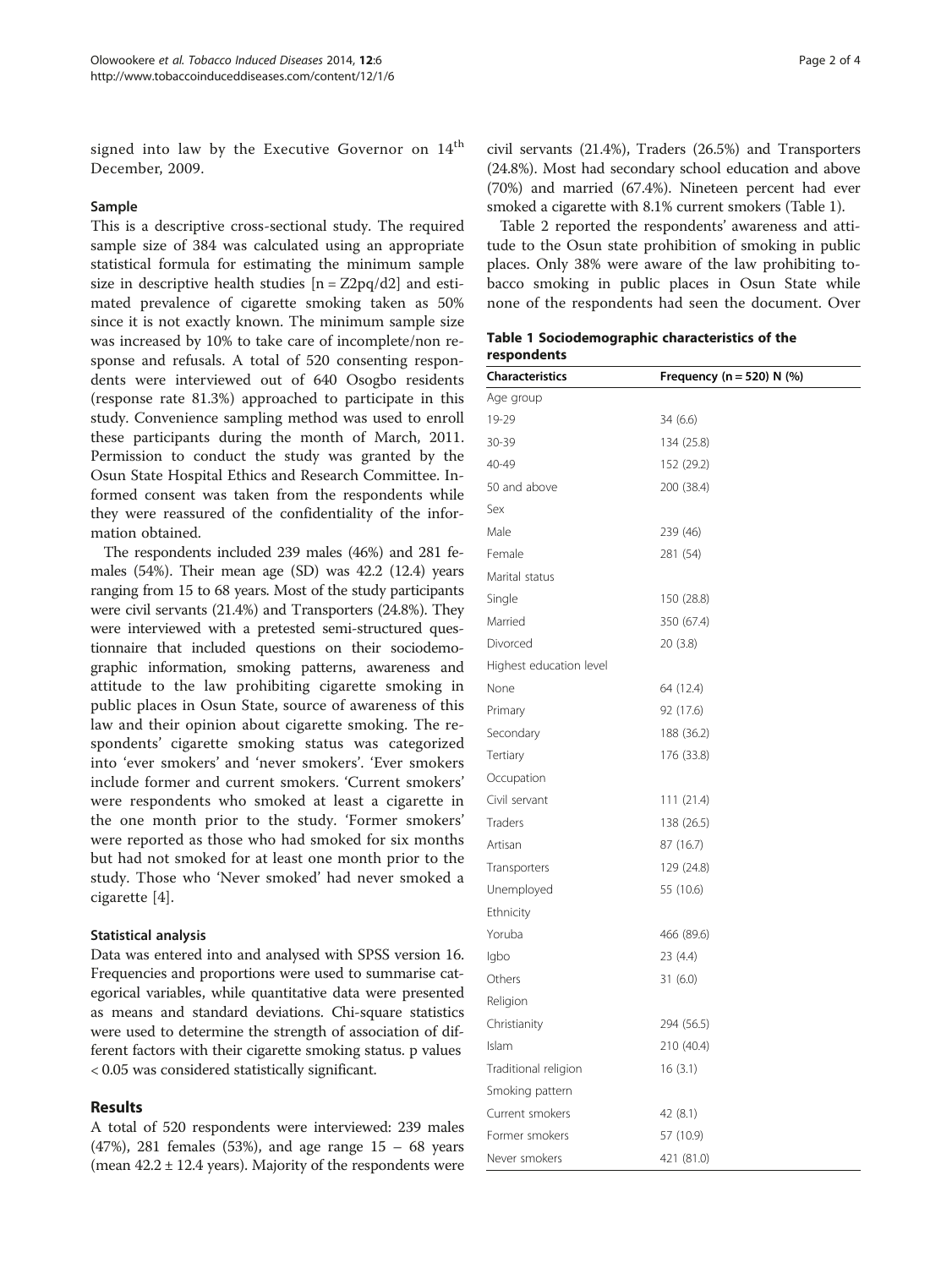| Variable  | Cigarette smoking status             |                      | Total       | *p value |
|-----------|--------------------------------------|----------------------|-------------|----------|
|           | Ever $(\% )$                         | Never (%)            | $(n = 520)$ |          |
|           | $n = 99$                             | $n = 421$            |             |          |
|           | Awareness of the no smoking law      |                      |             |          |
| Yes       | 28 (28.3)                            | 170 (40.4)           | 198 (38)    | 0.026    |
| No        |                                      | 71 (71.7) 251 (59.6) | 322 (62)    |          |
|           | Seen the no smoking law document     |                      |             |          |
| Yes       | 0(0)                                 | (0)                  | 0(0)        |          |
| <b>No</b> | 99 (19)                              | 421 (81)             | 520 (100)   |          |
|           | The law is needed to control smoking |                      |             |          |
| Yes       | 15(15.2)                             | 276 (65.6)           | 291 (56)    | 0.001    |
| No        |                                      | 84 (84.8) 145 (34.4) | 229 (44)    |          |
|           | Smoking affects public health        |                      |             |          |
| Yes       | 16 (16.2)                            | 278 (66)             | 294 (56.5)  | 0.001    |
| No        | 83 (83.8)                            | 143 (34)             | 226 (43.5)  |          |
|           | Law will stop cigarette smoking      |                      |             |          |
| Yes       | 12 (12)                              | 92(22)               | 104(20)     | 0.001    |
| No        | 23(23)                               | 211(50)              | 234 (45)    |          |
|           | Don't know 64 (65)                   | 118(28)              | 182 (35)    |          |
|           | Smokers deserve right to smoke       |                      |             |          |
| Yes       | 59 (59.6)                            | 50 (11.9)            | 109(21)     | 0.001    |
| <b>No</b> | 40 (41.4)                            | 371 (88.1)           | 411 (79)    |          |

<span id="page-2-0"></span>Table 2 Respondents' awareness and attitude towards the Osun state prohibition of smoking in public places

\*chi-square statistic.

28% of ever smokers compared with 40.4% of never smokers were aware of the law ( $p = 0.026$ ). Also, 15.2% of ever smokers compared with 65.6% of never smokers believe the law is needed to control cigarette smoking  $(p = 0.001)$ . Fifty six percent felt cigarette smoking is a problem that required the law whereas 20% felt that the law will curb cigarette smoking eventually. The majority (59.6%) of ever smokers compared with 11.9% of never smokers believe smokers deserve right to smoke  $(p = 0.001)$ . Although 21% felt cigarette smokers have the right to smoke, such right should not infringe on other people's right to healthy environment.

Table 3 reported the respondents' opinion towards cigarette smoking. Over 15% of ever smokers compared with 64.1% of never smokers agree that smoking is dangerous to health ( $p = 0.001$ ). 46.5% of ever smokers compared with 29.9% of never smokers stated that smoking at least one cigarette per day is safe  $(p = 0.002)$ . Also, 32.3% of ever smokers compared with 21.1% of never smokers agree that smokers should not smoke at home  $(p = 0.018)$ . The majority (56.5%) agreed that smoking affects family health; 33% felt smoking 1 cigarette sticks or more per day is safe. Only 20.4% agreed there should be smoke free areas in public places whereas 23% felt smokers should not smoke at home.

# Table 3 Respondents' opinion on cigarette smoking

| Variable             | Cigarette smoking status            |             | Total (%)  | *p value      |
|----------------------|-------------------------------------|-------------|------------|---------------|
|                      | Ever (%)                            | Never (%)   | $N = 520$  |               |
|                      | $n_1 = 99$                          | $n_2 = 421$ |            |               |
|                      | Smoking is harmful to health        |             |            |               |
| Agree                | 15(15.2)                            | 271 (64.1)  | 286 (55)   | 78.452; 0.001 |
|                      | Disagree 84 (84.8)                  | 150 (35.9)  | 234 (45)   |               |
|                      | Number of cigarette stick safe      |             |            |               |
| None                 | 53 (53.5)                           | 295 (70.1)  | 348 (67)   | 9.901; 0.002  |
| $\geq$ 1             | 46 (46.5)                           | 126 (29.9)  | 172 (33)   |               |
|                      | Smoke free environment is necessary |             |            |               |
| Agree                | 26(26.3)                            | 80 (19)     | 106 (20.4) | 2.603; 0.107  |
| Disagree             | 73(73.7)                            | 341 (81)    | 414 (79.6) |               |
|                      | Smokers should not smoke at home    |             |            |               |
| Agree                | 32 (32.3)                           | 89 (21.1)   | 121 (23.2) | 5.614; 0.018  |
| Disagree             | 67 (67.7)                           | 332 (78.9)  | 399 (76.8) |               |
| $\sim$ $\sim$ $\sim$ |                                     |             |            |               |

\*chi-square statistic.

Table 4 reported the respondents sources of awareness of the Osun state prohibition of smoking in public places. The radio (58%), bill boards (45%) and newspapers (44%) were the commonest sources of information about the law in Osun state.

# **Discussion**

This population based study assessed the awareness and attitude of the respondents to the Osun state prohibition of smoking in public places. It reported low awareness among respondents with the radio as the main source of awareness. It should however been noted that the radio remains the commonest source of general awareness among this population making it a very important route of communication with the populace. Hence policy makers need to make use of such medium to inform, educate and communicate to the general public about this law.

| Table 4 Sources of awareness of the Osun state |  |  |  |
|------------------------------------------------|--|--|--|
| prohibition of smoking in public places        |  |  |  |

| *Sources of awareness     | Frequency (n = 198) N $(\%)$ |  |  |
|---------------------------|------------------------------|--|--|
| Radio                     | 115 (58)                     |  |  |
| Bill board/poster/leaflet | 89 (45)                      |  |  |
| Newspapers                | 87 (44)                      |  |  |
| Health workers            | 73 (37)                      |  |  |
| Television                | 69 (35)                      |  |  |
| <b>Friends</b>            | 45 (23)                      |  |  |
| School                    | 26(13)                       |  |  |
| Internet                  | 8(4)                         |  |  |
| No response               | 6(3)                         |  |  |

\*Multiple responses.